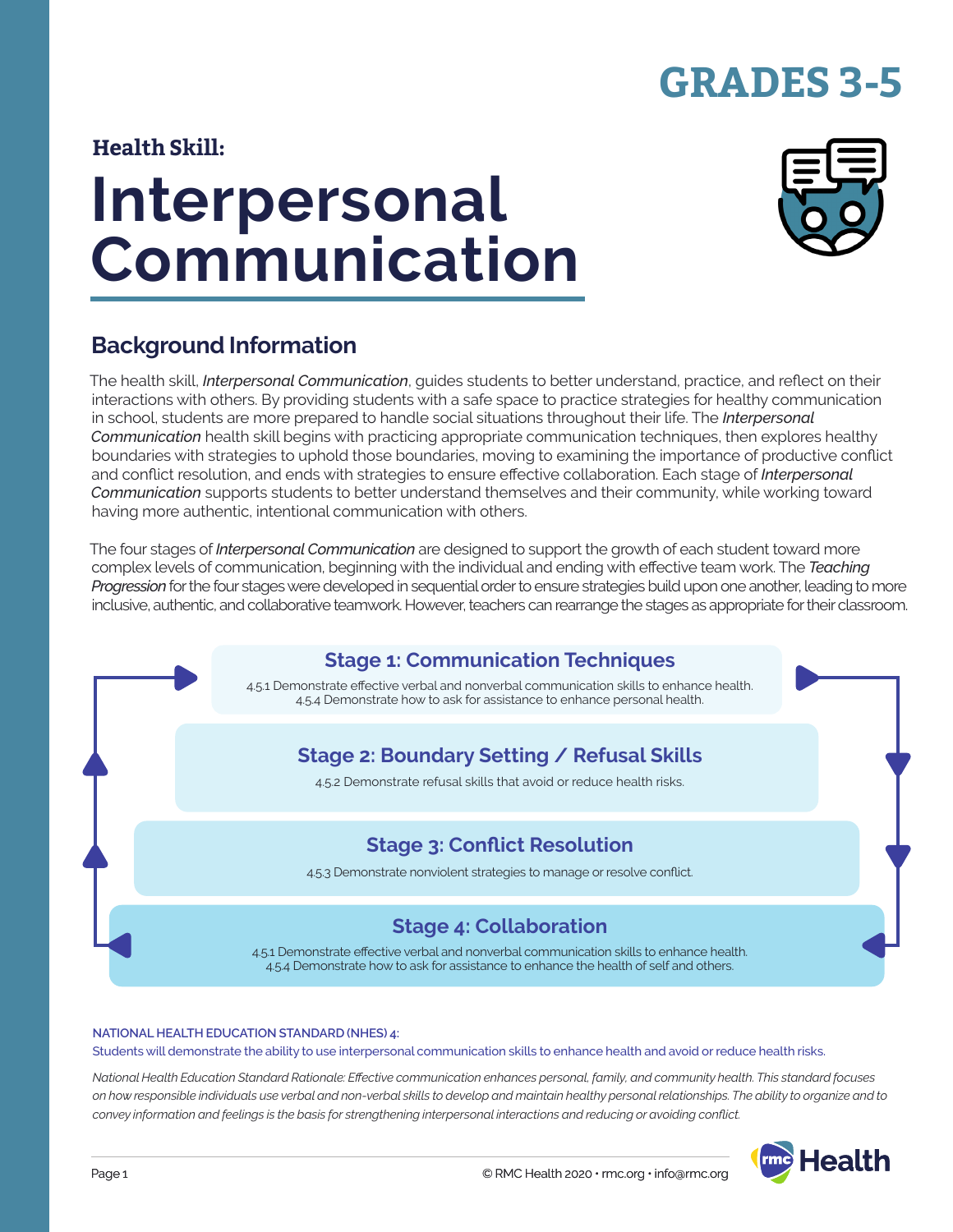

### **Grades 3-5 Framework**

In grades 3-5, students learn a variety of strategies to effectively communicate in a variety of modes. The graphic below outlines the strategies learned in each stage, beginning with *Stage 1: Communication Techniques* and ending with *Stage 4: Collaboration*. Teachers should use the strategies listed as a starting point and add strategies to meet the needs of their students.



#### **Notes on Grade Level Progression**

Activities, vocabulary, and language throughout the models are vertically aligned and build upon one another. If students require scaffolding refer to previous grade levels for additional ideas for activities and instruction that address gaps in student skills. For enrichment activities, look at higher grade levels in order to provide additional practice opportunities or for ideas on how to deepen understanding.

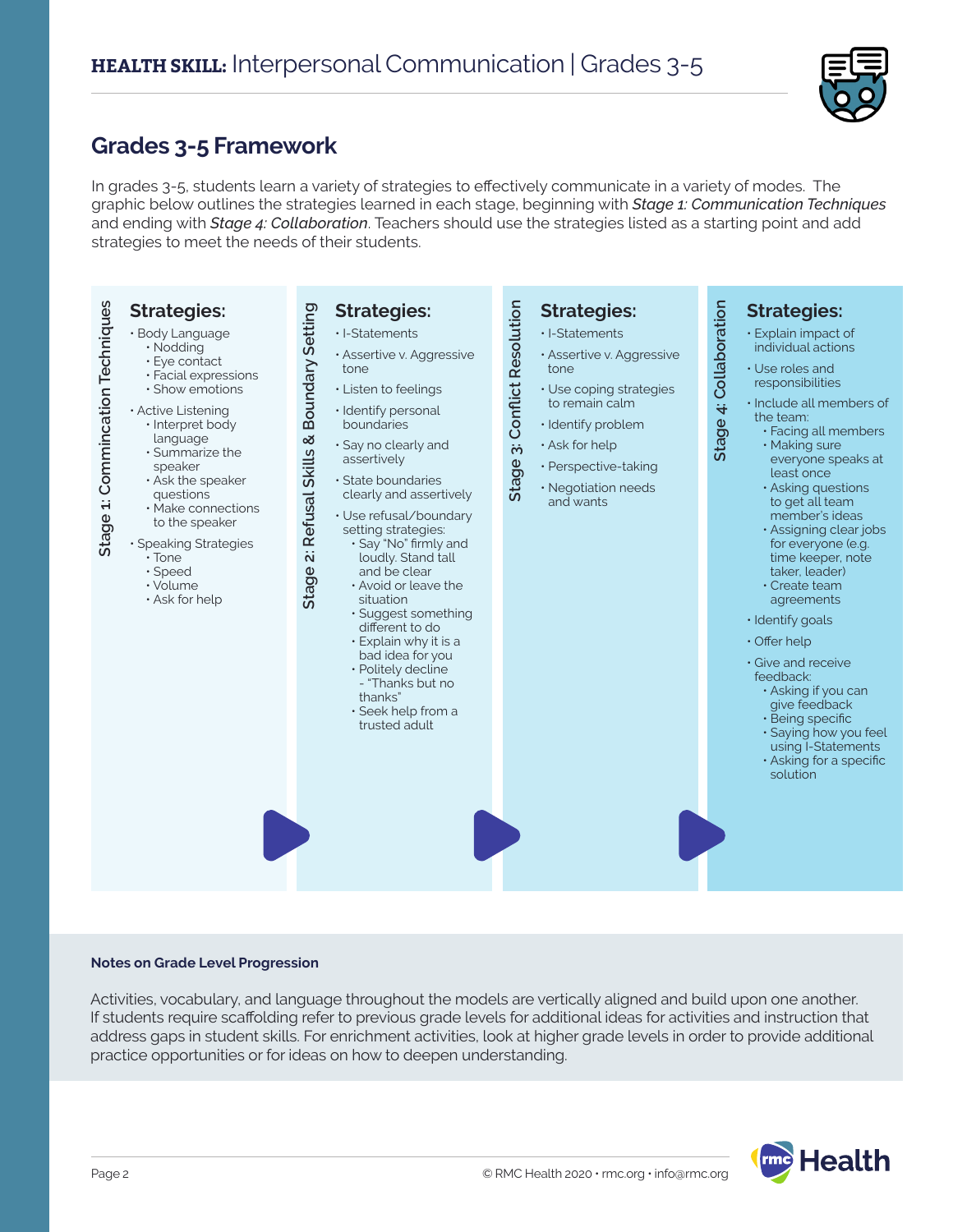

## **Stage 1: Communication Techniques**

The *Interpersonal Communication* health skill model begins with *Stage 1: Communication Techniques* to teach students to engage in more meaningful conversations with others. The communication techniques used in *Stage 1: Communication Techniques* are designed to help students practice effective methods of listening and speaking. It is important to keep in mind that there is not one best way to communicate. Communicating with others is personal, cultural, and part of an individual's identity. The communication strategies suggested in this model help students explore more ways to communicate with others, but these strategies are not meant to discredit other communication styles. Since communication techniques are rooted in individual culture and social norms, these techniques are suggested tools for students to incorporate into their own personal communication style. Teachers should use their knowledge of students to tailor listening and speaking strategies to meet the needs of their students and honor students' cultural backgrounds. By the end of *Stage 1: Communication Techniques*, students in all grade-levels will have the foundational tools necessary for engaging in more complex interpersonal situations. Students who master these techniques will be better equipped to engage in setting boundaries, resolving conflict, building strong teams, and advocating for themselves and others.

# The Steps:



## **Grades 3-5 Framework**

In grades 3-5, *Interpersonal Communication* begins with foundational communication techniques. For grades 3-5, students practice listening strategies and develop more advanced speaking techniques. Through the use of appropriate voice and body language, students become more effective listeners and speakers. Students learn specific strategies to become more active listeners by focusing on eye contact, body language, and facial expressions. To ensure they are understood, students also learn about appropriate use of voice to clearly communicate their needs, wants, and feelings. The use of effective communication techniques allows students to fully engage in the remaining stages of *Interpersonal Communication.*

Mastery of *Stage 1: Communication Techniques* in grades 3-5 means students are able to use active listening strategies to engage with peers and adults and use appropriate voice to communicate their needs, wants, and feelings.

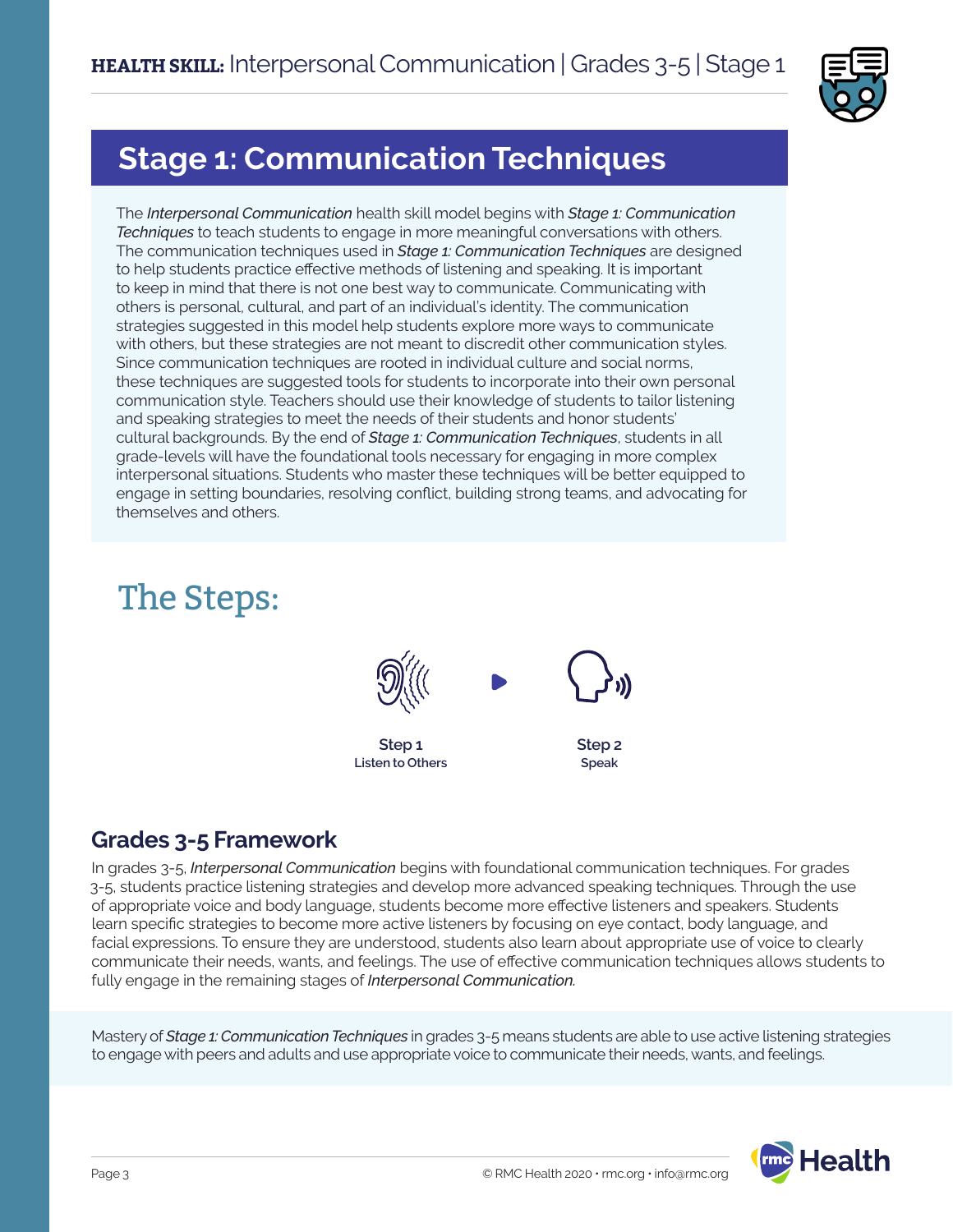

# **Stage 1: Communication Techniques**

# The Steps:



#### **Step 1: Listen to Others**

**Step Overview:** Effective communication begins with listening. In this step, students learn how to be effective listeners. To begin, students identify the ways people use their bodies, voices and facial expressions to communicate with others. Throughout the instruction of this step, students learn to listen to both the words and body language of someone else to ensure they understand what a person is trying to communicate. In addition to body language, reflective listening strategies, such as summarizing, questioning, and connecting, allow students to show they are listening as well as check if they understand someone.

#### **Sub Skill(s):**

- Define communication
- Use appropriate body language while listening
- Notice the speaker's body language to better understand
- Summarize the speaker
- Ask the speaker questions



## **Step 2: Speak**

**Step Overview:** After listening, a person must use speaking strategies to effectively communicate their needs, wants, and feelings. To begin, students practice using appropriate speed, volume, and tone when speaking in different settings and to different people. Continuing their understanding of body language from Step 1, students practice using their own body language and facial expressions to appropriately express themselves to those with whom they are trying to communicate. Understanding the impact of voice, body language, and facial expressions creates a foundation for the remaining stages of *Interpersonal Communication.* 

#### **Sub Skill(s):**

- Use appropriate volume of voice
- Use appropriate speed of voice
- Show my emotions using body language
- Ask for help with a strong, clear voice